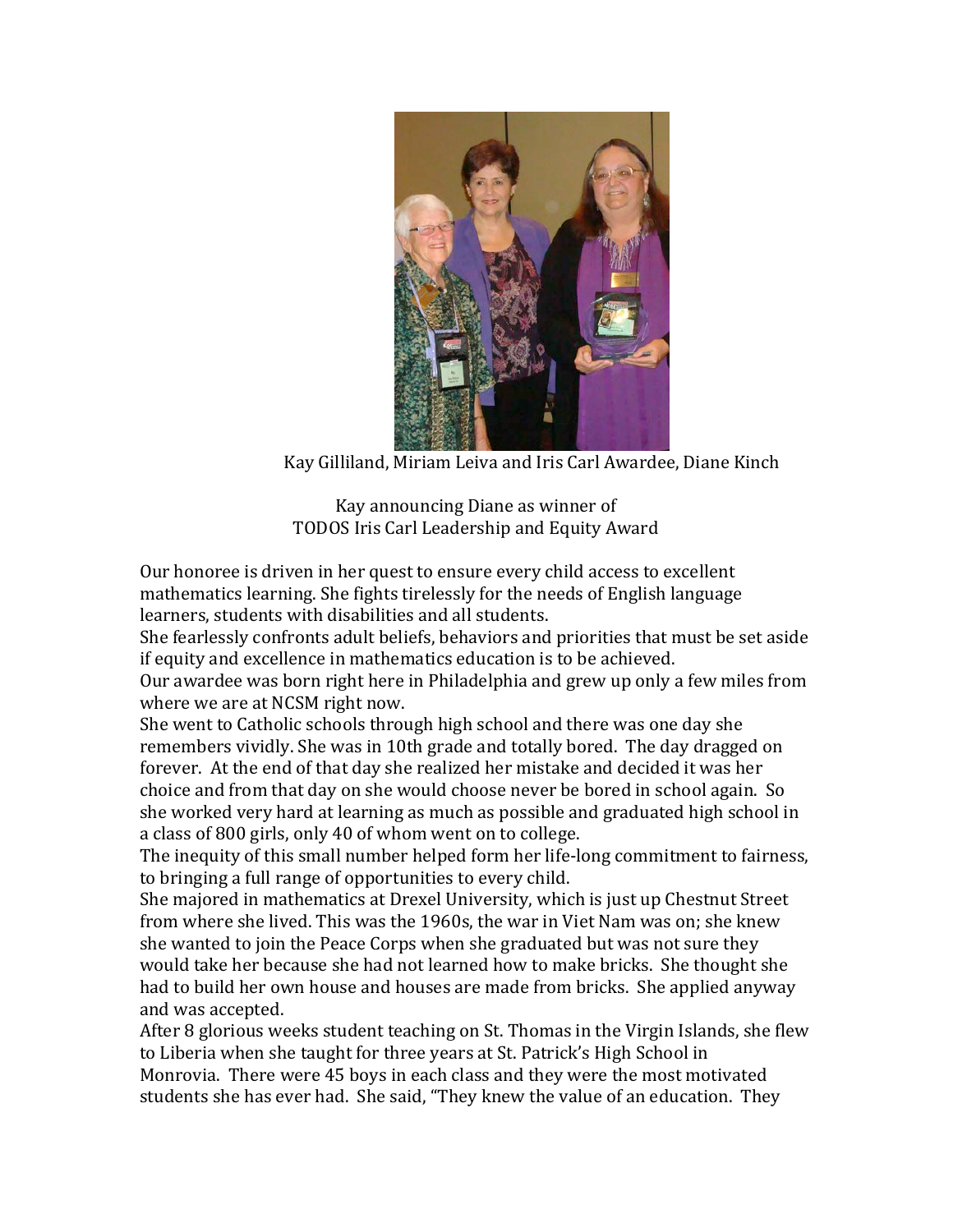saw it in the streets every day." One of her students from those days is now a professor at the University of Liberia and others are scattered all over the country. After Peace Corps she went to graduate school at Harvard and then to Montana to work on the Northern Cheyenne Reservation at Busby. She told me she "learned what it is like to live in a very cold climate, what it is like to live on a reservation, and what it is like to cry for your people." She learned to be humble.

Next she taught middle school in Nicaragua and then at Belmont High School in Massachusetts for five years.

She married in 1981 and moved to California, working in Pomona for the next 30 vears, 20 years as a teacher at Ganesha High School.

In April of 1987 she had her second realization that boredom would not do. She was standing in front of an Algebra II class when she said to herself, "I could do this in my sleep." Everything changed in the way she taught. She was not going to be bored or bore anyone else if she could help it. In 1996 her students surprised her by writing essays about her and sending them to the Jaime Escalante Teacher of the Year competition. Because of her students she won it that year.

Our honoree has spent over ten years now working with teachers outside of the classroom. As a mathematics specialist in the Pomona Unified School District, she led secondary teachers in improving practice to meet the needs of English learners. Our honoree's philosophy of "no excuses" and peer accountability translated into to a culture of openness and shared ownership across schools and grade levels. Long before it was required she had teachers and administrators analyze student mathematics learning data by grade level and course, by language proficiency, by teacher, and by school. She directly and fearlessly addressed the belief systems and practices that contributed to gains, and those that led to stagnation, and declines. Our honoree has persistently and actively sought out teachers of color for leadership roles, and nurtured Latino and African-American mathematics teachers as they have become lead teachers, coaches, and administrators. She was instrumental in expanding the San Gabriel Valley Mathematics Council and in articulating the needs of under-served Latino students in the east San Gabriel Valley. In her many roles in the California Mathematics Council (CMC), including conference committee member, President and now as Past President of CMC-South, she has set the standard for CMC to provide leadership opportunities for established and emerging teachers leaders of color, encouraging them to become featured speakers at the CMC-South annual conference in Palm Spring.

Under her leadership, CMC-South created an Equity Committee in the region, serving the mathematics teachers of more than 2.3 million mathematics students in eight counties. She has introduced thousands of teachers and administrators to the California version of the Common Core State Standards in Mathematics (CaCCSS-M). Her dedication to advancing the mathematics power and proficiency of Hispanic/Latino students and all English learners, including standard English learners, has permeated each presentation.

In retirement our honoree continues her work. She read speaker proposals for NCSM. She just finished bringing 8 groups of teachers to 24 different classrooms to watch students solve a problem from Fostering Algebraic Thinking for English Learners.